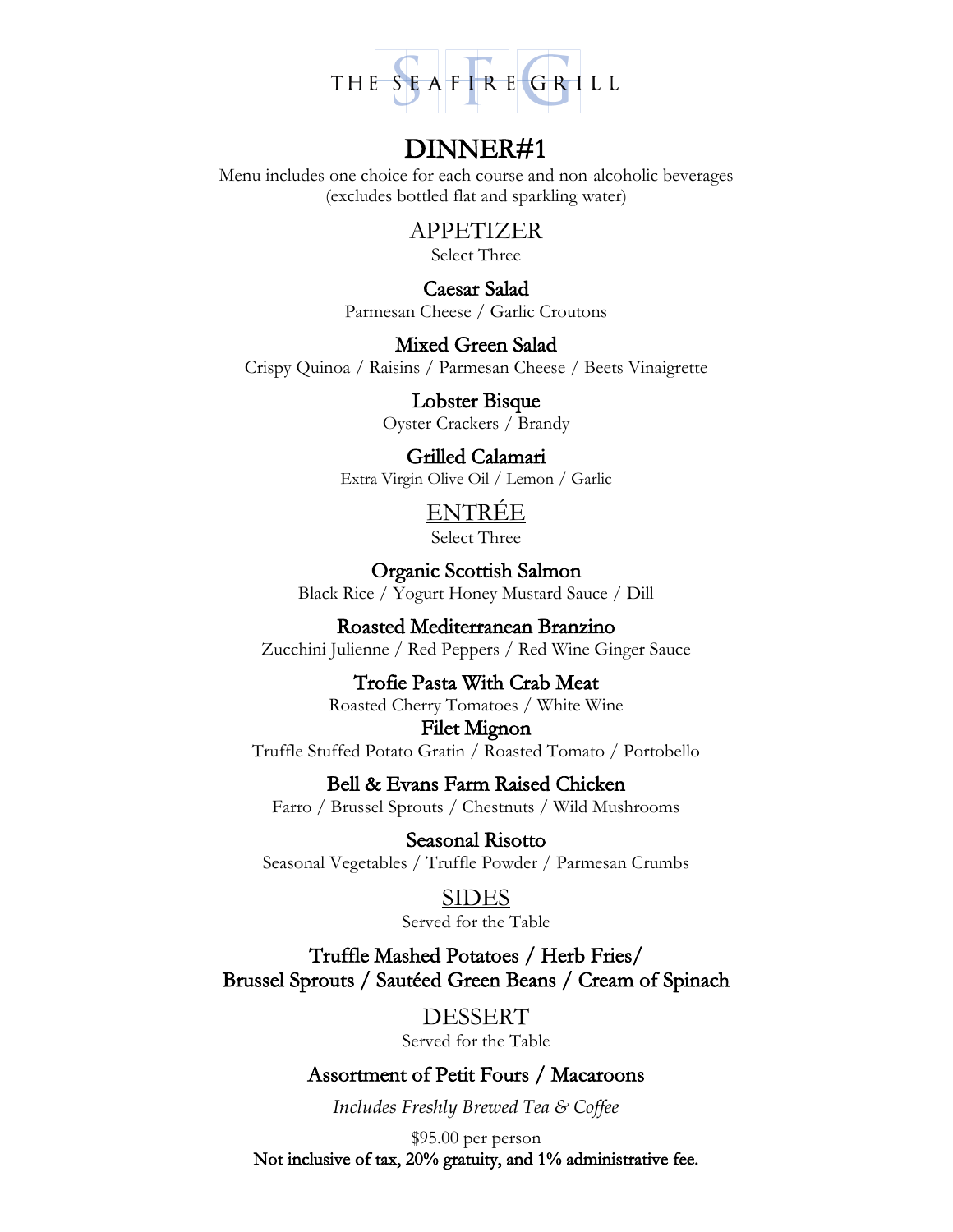

Menu includes one choice for each course and non-alcoholic beverages (excludes bottled flat and sparkling water)

APPETIZER

Select Three

Caesar Salad Parmesan Cheese / Garlic Croutons

Mixed Green Salad Crispy Quinoa / Raisins / Parmesan Cheese / Beets Vinaigrette

> Steak Tartare Filet Mignon / Quail Egg / Aromatic Herb Sauce

> > Imported Burrata Proscuitto / Fig / Arugula

Lobster Bisque Oyster Crackers / Brandy

ENTRÉE

Select Three

Roasted Mediterranean Branzino Zucchini Julienne / Red Peppers / Red Wine Ginger Sauce

Roasted Nova Scotia Halibut Lemon Gnocchi / Fava Beans / Kale Chimichurri / Beurre Blanc

> Squid Ink Spaghetti Fresh Maine Lobster

Bell & Evans Farm Raised Chicken

Farro / Brussel Sprouts / Chestnuts / Wild Mushrooms

20 Oz. Bone In NY Strip USDA Prime Dry-Aged

Season Grilled Vegetables Sea Salt / Extra Virgin Olive Oil

> SIDES Served for the Table

Truffle Mashed Potatoes / Cream of Spinach / Brussel Sprouts / Shishito Peppers

> DESSERT Served for the Table

Assortment of Petit Four / Macaroons

*Includes Freshly Brewed Tea & Coffee* 

\$109.00 per person Not inclusive of tax, 20% gratuity, and 1% administrative fee.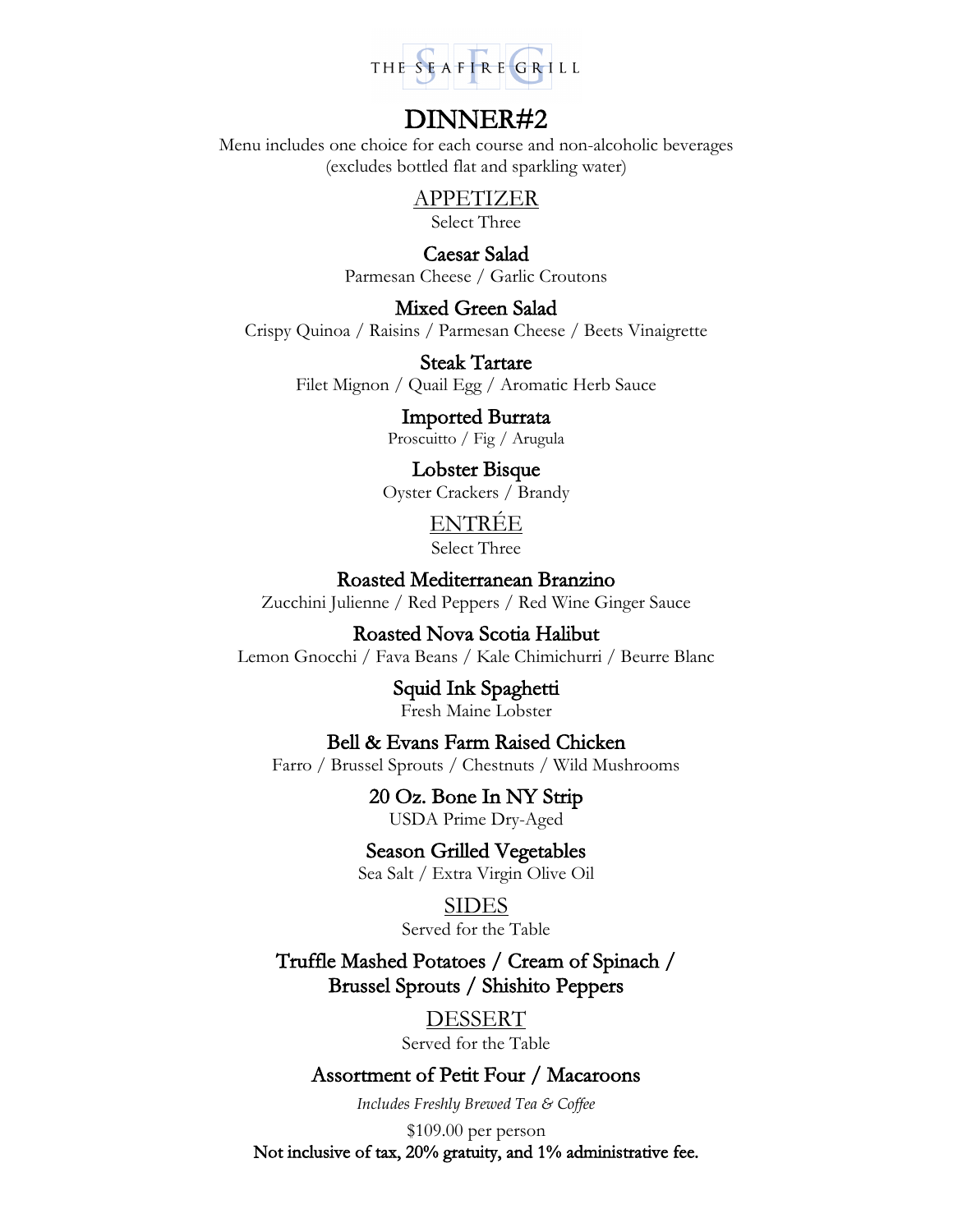

Menu includes one choice for each course and non-alcoholic beverages (excludes bottled flat and sparkling water)

## APPETIZER

Select Three

### Caesar Salad Parmesan Cheese / Garlic Croutons

Lobster Bisque Oyster Crackers / Brandy

Bibb Lettuce Salad

Boursin Cheese / Candied Pecans / Dried Cranberries / Balsamic Reduction

### Jumbo Lump Crab Cake

Red Pepper Coulis / Tartar Sauce / Frisée Salad / Celery Root Remoulade

Imported Burrata Proscuitto / Fig / Arugula

### Spanish Octopus

Romesco / Baby Potatoes / Cherry Tomatoes / Kalamata Olives

ENTRÉE Select Three

## #1 Yellow Fin Tuna

Steamed Bok Choi / Mustard Greens / Sesame-Soy Vinaigrette

### Roasted Nova Scotia Halibut

Lemon Gnocchi / Fava Beans / Kale Chimichurri / Beurre Blanc

Squid Ink Spaghetti Fresh Maine Lobster

# 22 Oz. Ribeye

USDA Prime Dry-Aged

## SFG Surf and Turf

12 oz. Filet Mignon / 2 oz. Lobster / 2 oz. Shrimp / 1 oz. King Crab / Red Wine Reduction

Bell & Evans Farm Raised Chicken

Farro / Brussel Sprouts / Chestnuts / Wild Mushrooms

SIDES

Served For the Table

Truffle Mashed Potatoes / Sautéed Mixed Mushroom / Brussel Sprouts / Shishito Peppers / Grilled Asparagus

> DESSERT Select Two

### Tiramisu

Coffee Cream, Espresso ice cream

### White Chocolate Mousse

Raspberries/ Raspberry Sorbet

### Molten Chocolate Cake

Vanilla Ice Cream *Includes Freshly Brewed Tea & Coffee* 

\$125.00 per person Not inclusive of tax, 20% gratuity, and 1% administrative fee.

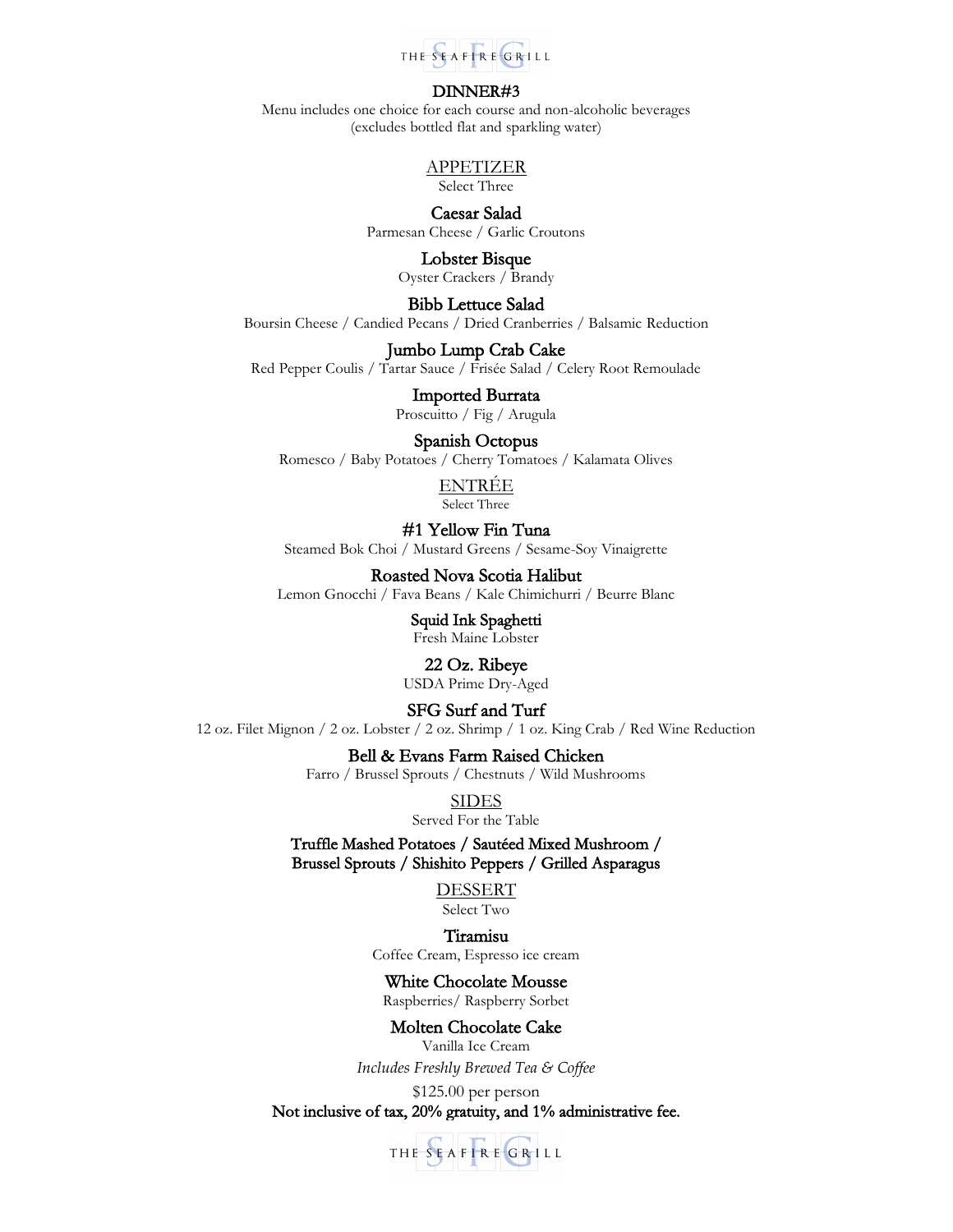Menu includes one choice for each course and non-alcoholic beverages (excludes bottled flat and sparkling water)

## APPETIZER

### Raw Bar Plateau

1 Oyster / 1 Clam / 1 Jumbo Shrimp / ¼ Lobster per person / Jumbo Crab Cocktail / Tuna Tartare

2 ND COURSE

Select Three

Bibb Lettuce Salad

Boursin Cheese / Candied Pecans / Dried Cranberries / Balsamic Reduction

Lobster Bisque

Oyster Crackers / Brandy

Pan Roasted Dry Boat Scallops

Celery Root Purée / Caviar Beurre Blanc

Jumbo Lump Crab Cake

Red Pepper Coulis / Tartar Sauce / Frisée Salad / Celery Root Remoulade

#### Spanish Octopus

Romesco / Baby Potatoes / Cherry Tomatoes / Kalamata Olives

#### Chilled Lobster Salad

Cucumber / Avocado / Cherry Tomatoes / Hearts of Palm / Grapefruit Dressing

### ENTRÉE

Select Three

#1 Yellow Fin Tuna Steamed Bok Choi / Mustard Greens / Sesame-Soy Vinaigrette

#### Roasted Nova Scotia Halibut

Lemon Gnocchi / Fava Beans / Kale Chimichurri / Beurre Blanc

# Dry Aged Bone-In NY Strip

SFG Surf and Turf

12 oz. Filet Mignon / 2 oz. Lobster / 2 oz. Shrimp / 1 oz. King Crab / Red Wine Reduction

#### Roasted Mediterranean Branzino

Zucchini Julienne / Red Peppers / Red Wine Ginger Sauce

Squid Ink Spaghetti Fresh Maine Lobster

Bell & Evans Farm Raised Chicken

Farro / Brussel Sprouts / Chestnuts / Wild Mushrooms

# **SIDES**

Served For the Table

Brussel Sprouts / Grilled Asparagus / Sautéed Mixed Mushroom / Shishito Peppers / Broccoli Rabe / Truffle Mashed Potatoes

> DESSERT Select Two

Molten Chocolate Cake

Vanilla Ice Cream

#### Tiramisu

Coffee Cream, Espresso ice cream

#### Crème Brulee

Berries

*Includes Freshly Brewed Tea & Coffee* 

\$160.00 per person

Not inclusive of tax, 20% gratuity, and 1% administrative fee.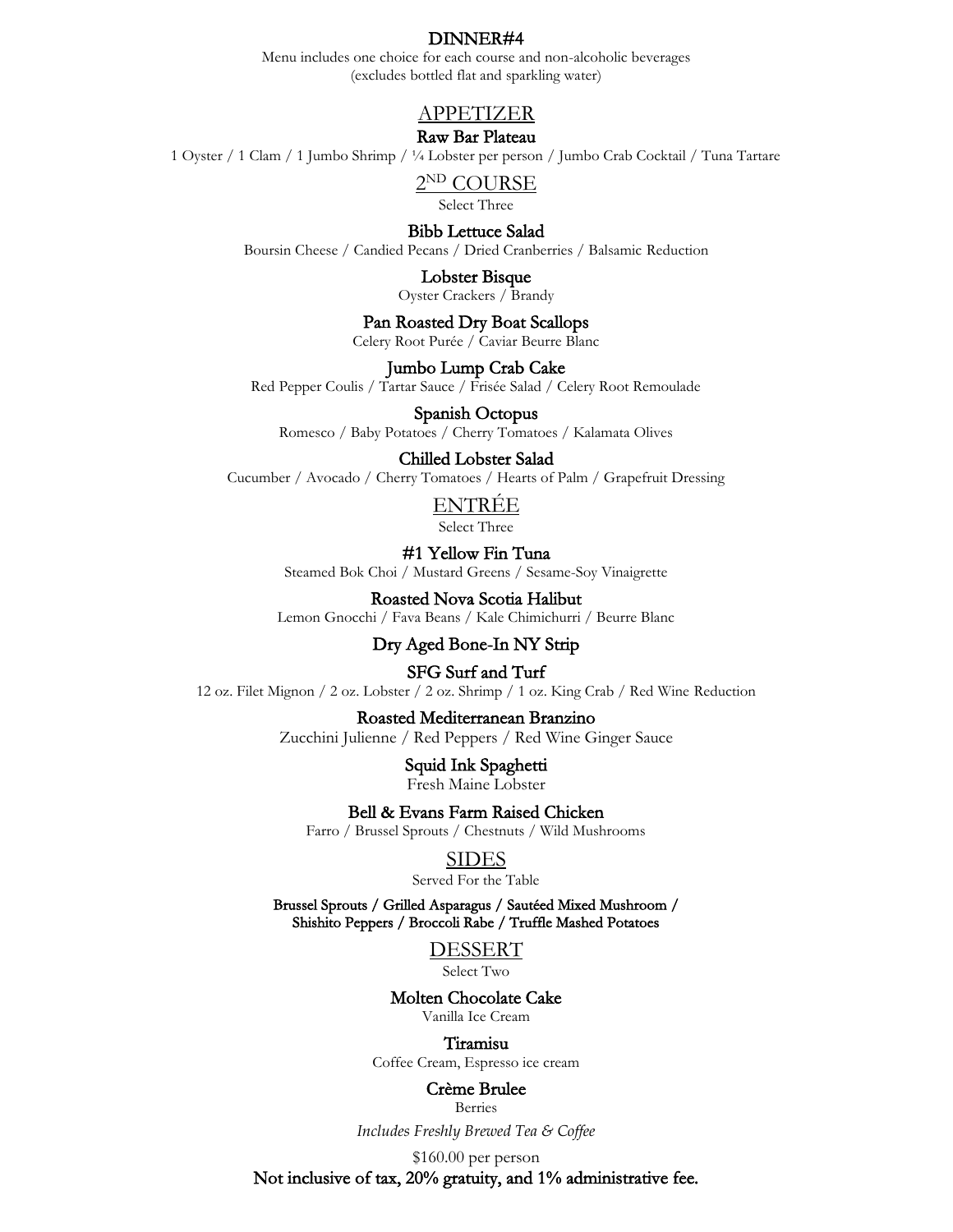

Menu includes one choice for each course and non-alcoholic beverages (excludes bottled flat and sparkling water)

# AMUSE BOUCHE

Chef's Selection

# APPETIZER

### Raw Bar Plateau

1 Oyster / 1 Clam / 1 Jumbo Shrimp / ¼ Lobster per person / Jumbo Lump Crab Cocktail / Tuna Tartare / Salmon Tartare

### Kaviari Transmontanus, White Sturgeon

1 oz. for 4 people

## Caviar Service

Boiled Egg White and Egg Yolk / Red Onion / Tarragon / Crème Fraiche / Warm Blinis

2 ND COURSE

Select Three

#### Bibb Lettuce Salad

Boursin Cheese / Candied Pecans / Dried Cranberries / Balsamic Reduction

Lobster Bisque Oyster Crackers / Brandy

Pan Roasted Dry Boat Scallops

Celery Root Purée / Caviar Beurre Blanc

## Steak Tartare

Filet Mignon / Quail Egg / Aromatic Herb Sauce

## Imported Burrata

Proscuitto / Fig / Arugula

## Jumbo Lump Crab Cake

Red Pepper Coulis / Tartar Sauce / Frisée Salad / Celery Root Remoulade

### Chilled Lobster Salad

Cucumber / Avocado / Cherry Tomatoes / Hearts of Palm / Grapefruit Dressing

ENTRÉE Select Three

Alaskan King Crab Legs Drawn Butter

20 Oz. Bone-In NY Strip USDA Prime Dry-Aged

SFG Surf and Turf

12 oz. Filet Mignon / 2 oz. Lobster / 2 oz. Shrimp / 1 oz. King Crab / Red Wine Sauce

Bell & Evans Farm Raised Chicken

Farro / Brussel Sprouts / Chestnuts / Wild Mushrooms

# #1 Yellowfin Tuna

Steamed Bok Choi / Mustard Greens / Sesame-Soy Vinaigrette

#### Roasted Nova Scotia Halibut

Lemon Gnocchi / Fava Beans / Kale Chimichurri / Beurre Blanc

#### Roasted Mediterranean Branzino

Zucchini Julienne / Red Peppers / Red Wine Ginger Sauce